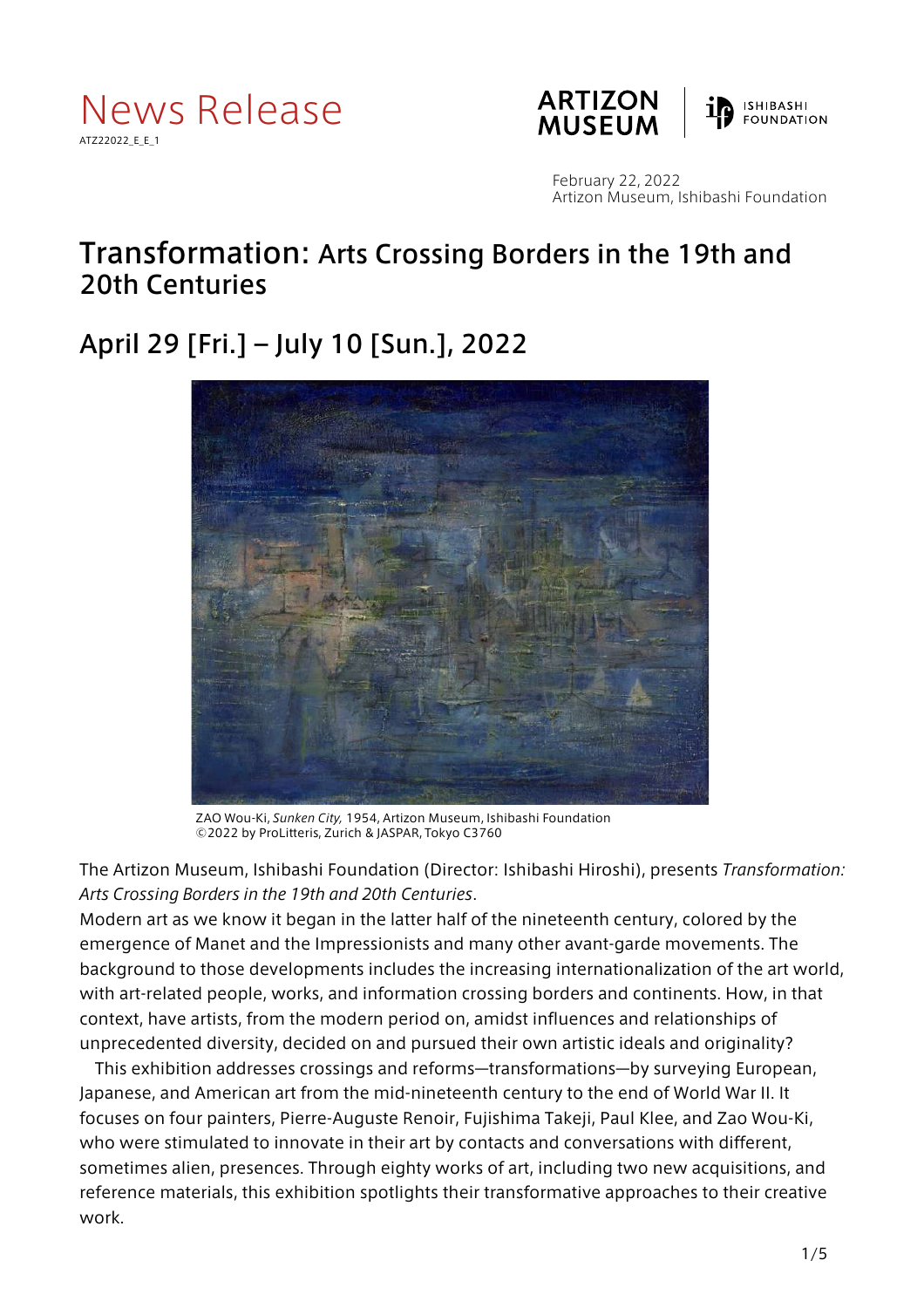# Exhibition Highlights

### 1. With crossing borders as our theme, the exhibition explores modern and contemporary art amidst globalization.

Internationalization has been gaining speed since the latter half of the nineteenth century, influencing the art world in the process. Artists and their works have moved across borders, even between continents, and the spread of their knowledge and reputations has grown livelier. What sort of works have been created in that environment, throughout the world? The Artizon Museum collection, which includes works from many places in Europe, Japan, and the United States, is the foundation for this experiment in rethinking modern and contemporary art from a geopolitical perspective.

### 2. Trace the border-crossing experiments, focusing on four painters and the processes by which their subsequent work changed.

Pierre-Auguste Renoir, Fujishima Takeji, Paul Klee, and Zao Wou-Ki are four painters who were active at different times and in different regions. We examine the transformations that each of their crossings brought about in their work. For Renoir, in addition to works from the Ishibashi Foundation Collection, the exhibition displays six superb works loaned from collections in Japan.

### 3.Introducing Newly Acquired Works by Paul Klee and Robert Delaunay

In 2021, the Ishibashi Foundation added Paul Klee's *Friendly Place* (1919) and Robert Delaunay's *Windows on the City* (1912) to its collection. 1912, when *Windows on the City* was created, was also the year when Klee, who was based in Munich at that time, acted on his longstanding fascination with Delaunay through the introduction of *the Blue Rider (der Blaue Reiter)* and went to visit him in Paris. These two works, which express these two artists' relationship and its influences, are being shown for the first time in this exhibition.



Paul KLEE, *Friendly Place*, 1919, Artizon Museum, Ishibashi<br>Foundation



<sup>②</sup> Robert DELAUNAY, *Windows on the City,* 1912, Artizon Museum, Ishibashi Foundation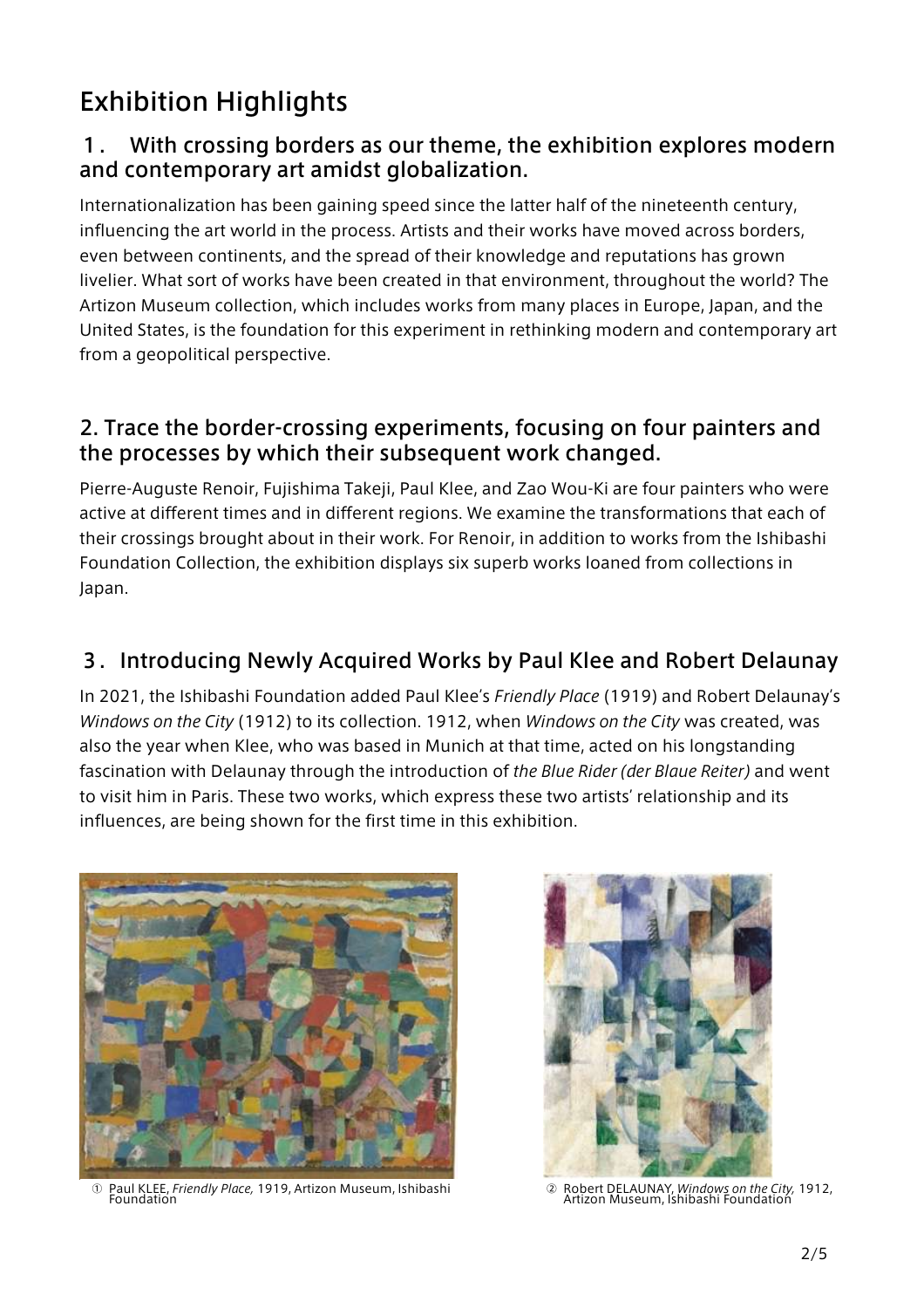# Composition of the Exhibition Part 1: Learning from History: Pierre-Auguste Renoir

Nineteenth-century France saw advances in research on the arts of the past as they had developed in European countries. As Albert André has reported, Renoir said, "A painter must learn in art museums." He saw value in visiting museums in many countries and engaging in conversations with the arts produced by his predecessors. This section addresses the creative work of Renoir, who addressed his search to produce paintings that would satisfy his ideals, to the end of his life.



③ Pierre-Auguste RENOIR, *Copy after the Painting by Rubens "The Council of Gods"*, 1861, The National Museum of Western Art, Tokyo Donated by Mr. Ryuzaburo Umehara



④ Pierre-Auguste RENOIR, *Woman After Bath*, 1896, Tokyo Fuji Art Museum ⒸTokyo Fuji Art Museum Image Archives / DNPartcom

### Part 2: Experiencing Europe: Fujishima Takeji, Fujita Tsuguharu, and Kosugi Misei

From the Meiji period on, the adoption of Western oil painting techniques has steadily progressed in Japan. The experience of travel to Europe, of setting foot on those alien lands, of directly encountering their living traditions has formed the consciousness and attitudes of painters towards their work in many directions. This section explores Japanese Western-style painters' experiences of Western Europe and what came afterwards through Fujishima Takeji and two other artists.







#### Upper left

⑤ FUJISHIMA Takeji, *Sunrise over the Eastern Sea*, 1932, Artizon Museum, Ishibashi Foundation

Upper right

⑥ FUJITA Tsuguharu, *Still Life with a Cat*, 1939-40, Artizon Museum, Ishibashi Foundation © Fondation Foujita / ADAGP, Paris & JASPAR, Tokyo, 2022 C3757

Lower left

⑦ KOSUGI Misei (Hoan)*, Yamasachi-hiko,* 1917, Artizon Museum, Ishibashi Foundation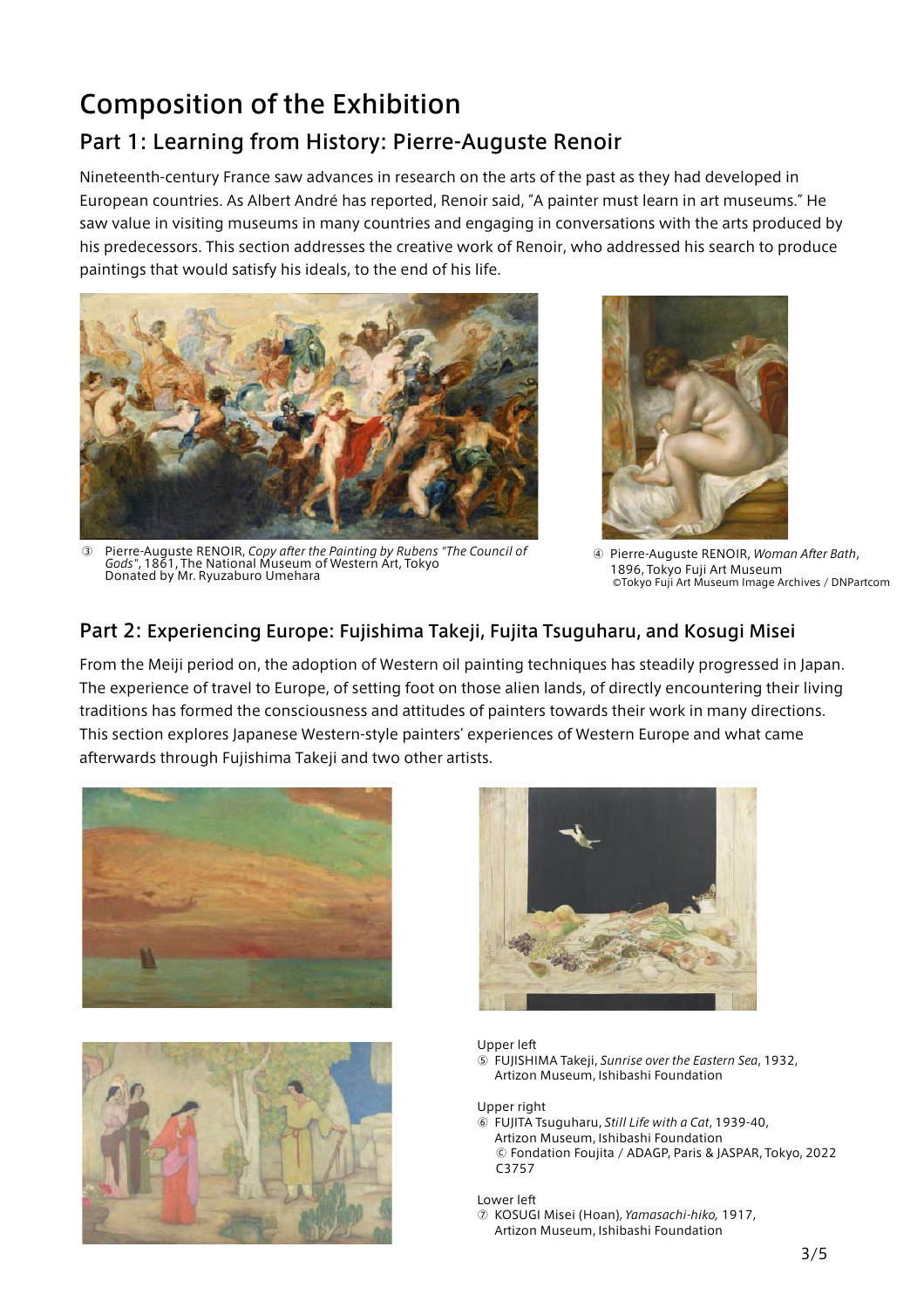### Part 3: Shifting Images: Paul Klee

The Swiss-German artist Paul Klee was influenced early in his career by contemporary French art. After World War I, as a master at the Bauhaus and as a pioneer of Surrealism, his image as an artist changed repeatedly. That diversity reflects the transfigurations of art-related connections between wartime Germany and France and also between Europe and America.



⑧ Paul KLEE, *Arrival of the Aerial Dragon*, 1927, Artizon Museum, Ishibashi Foundation



⑨ Paul KLEE, *Protectress*, 1932, Artizon Museum, Ishibashi Foundation

### Part 4: Beyond East and West: Zao Wou-Ki

The painter Zao Wou-Ki, who was from China, moved to Paris immediately after World War II. After establishing his own style under Paul Klee's influence, he changed his creative vocabulary through contact with a variety of contemporary trends, including abstract paintings in France and American Abstract Expressionism. He is a prime example of an artist whose work transcends national borders, beyond East and West.



⑩ ZAO Wou-Ki, *Sunken City*, 1954, Artizon Museum, Ishibashi Foundation ©2022 by ProLitteris, Zurich & JASPAR, Tokyo C3760



⑪ ZAO Wou-Ki, *Untitled*, 1980, Artizon Museum, Ishibashi Foundation ©2022 by ProLitteris, Zurich & JASPAR, Tokyo C3760